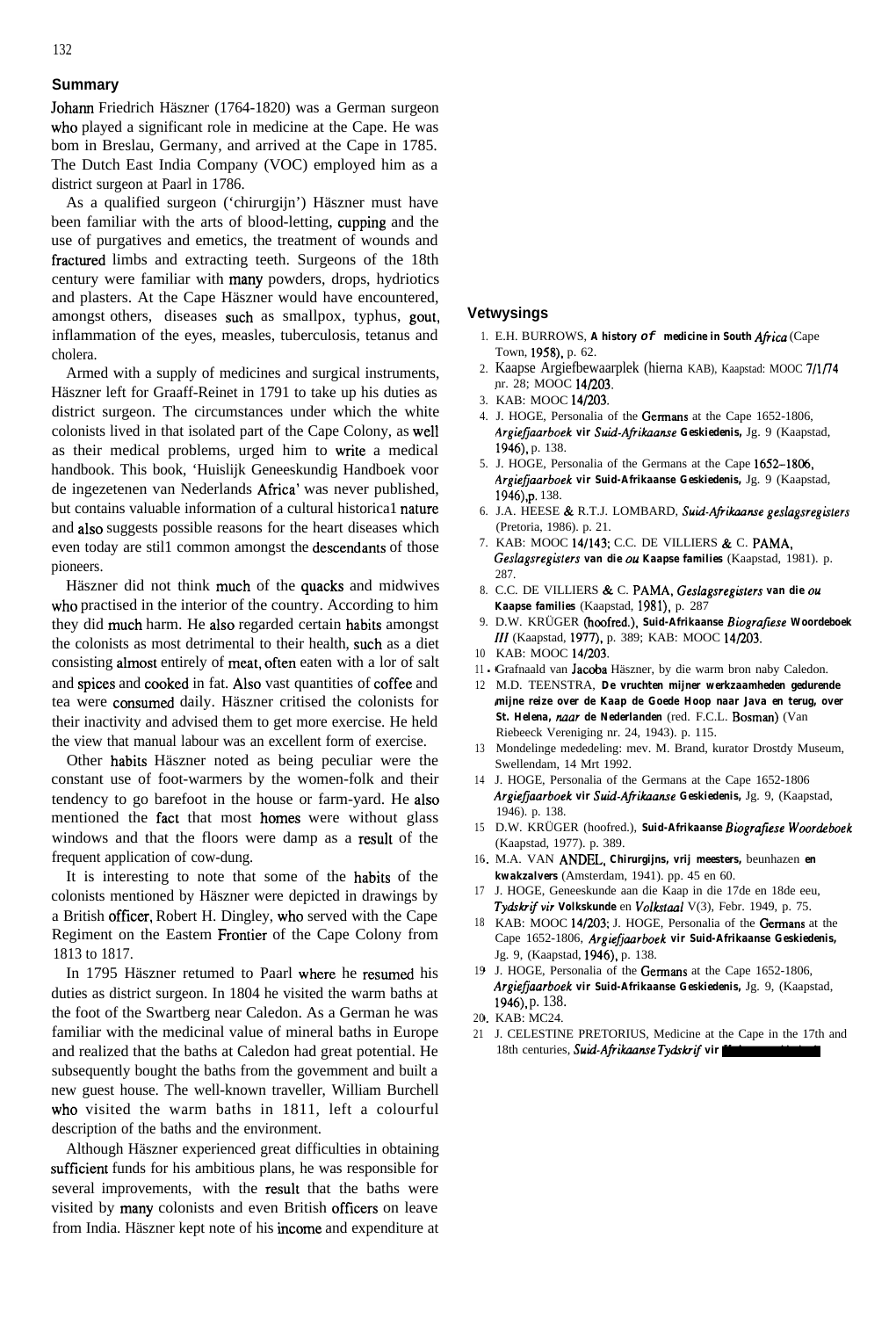## S.Afr.J.Cult.Hist.1992,6(4) 133

en 18de eeu, *Tydskrif vir Volkskunde* **en** *Volkstaal,* V(3), Febr. 1949, p. 78.

- *26.* H.J. SENIOR, *Medicinefor heroes* (Erin, Ontario, 1981), p. 55.
- 27. KAB: MC 24.
- 28. KAB: MOOC 14/143.
- 29. J. CELESTINE PRETORIUS, Medicine at the Cape in the 17th and 18th centuries, *Suid-Afrikaanse Tydskrif vir Kultuurgeskiedenis* 1 (l), Jan. 1984p. 18.
- 30. J. HOGE, Geneeskunde aan die Kaap in die 17de en 18de eeu, *Tydskrifvir Volkskunde* **en** *Volkstaal* V(3), Febr. 1949, p. 78:
- 31. KAB: MOOC 14/40 (Kasboek van Jan Hassing).
- 32. KAB: MOOC 14/143.
- 33. C.G. BOTHA, *Social life in the Cape Colony* (Cape Town, 1970). p. 55.
- 34. KAB: MOOC 14/203.
- 35. KAB: MC14; MOOC 14/203.
- 36. KAB: CO 36(2).
- 37. KAB: MOOC 14/203.
- 38. E.H. BURROWS, A history of rnedicine in South Africa (Cape Town, 1958). pp. 64,97, 101.
- 39. E.M. SANDLER, Lichtenstein se inentingsreis 1805, *Byvoegsel tot die Suid-Afrikaanse Mediese Tydskrif* 20 April 1974.
- 40. J. CELESTINE PRETORIUS & P.J. PRETORIUS, Siektes aan die Kaap gedurende die 17de en 18de eeu, Geneeskunde 23(5), Mei 1981, p. 279.
- 41. KAB: MOOC 14/203.
- 42. KAB: MOOC 14/203.
- 43. KAB: MOOC 14/203.
- 44. D.J. POTGIETER (hoofred.), *Stundzrd Encyclopuedia of Southern Africu 9* (Cape Town, 1973), p. 137.
- 45. C.J. BEYERS (hoofred.), *Suid-Afrikaanse Biogrufiese Woordeboek* N (Pretoria, 1981). p. 526.
- 46. KAB: MOOC 14/203.
- 47. C.J. BEYERS (hoofred.), *Suid-Afrikaanse Biografiese Woordeboek* N (Pretoria, 1981), p. 526.
- 48. Suid-Afrikaanse Biblioteek, Kaapstad: MSB240.
- 49. J. CELESTINE PRETORIUS & P.J. PRETORIUS, Siektes aan die Kaap gedurende die 17de en 18de eeu, Geneeskunde 23(2), Febr. 1981, p. 85.
- 50. Lys van patente medisyne, *Suid-Afrikuanse Mediese Tydskrif,* Junie 1957.
- 51. L.C. VAN OORDT, Afrikaanse vertaling van dr. J.F.Häszner se *Huislijk Geneeskundig Handboek,* met die titel *Mediese handboek vir die Afrikaanse huisgesin deur J.F.Hüszner,* Suid-Afrikaanse Biblioteek, Kaapstad, p. 60. (Hierna *Mediese handboek)*
- 52. Mediese handboekp. 132.
- 53. Mediese handboek, p13 1.
- 54. Mediese handboekp. 83.
- 55. P.W. LAIDLER & M. GELFAND, *South Afiicu. Its rnedical hutory* 1652-1898 (Cape Town, 197 bp. 51-52.
- 56. Mediese handboekp. 84.
- 57. Mediese handboekp. 94.
- 58. Mediese handboek, pp24, 26, 27, 80.
- 59. P.J. VAN DER MERWE, *Die Trekboer in die geskiedenis vun die Kaapkolonie (1657-1842)* (Kaapstad, 1938). pp. 226-230.
- 60. H. LICHTENSTEIN, *Truvels in Southern Africu in the years 1803,* 1804, 1805 and 1806 (Van Riebeeckvereniging, Kaapstad, 1928), p. *445.*
- 61. Mediese handboekp. 26.
- 62. Mediese handboekp. 43.
- 63. Mediese handboekp. 122.
- 64. Mediese handboekp. 43.
- 65. Mediese handboekp. 122.
- 66. Mediese handboekp. 43.
- 67. Mediese handhoekp. 150.
- 68. Mediese handboekp. 96.
- 69. Mediese handboekp. 187.
- 70. Mediese handboekpp98 en 100.
- 71. Mediese handboekp. 97.
- 72. Mediese handboek, 118.
- 73. Mediese handboekp. 15.
- 74. Mediese handboekp. 142.
- 75. Mediese handboekp. 15.
- 76. Mediese handboek, p. 89.
- 77. H.LICHTENSTEIN, *Truvels in Southern Africa* (VRV, Kaapstad,l928), p. 445.
- 78. Mediese handboek, p. 43.
- 79. Mediese handboek, p. 44.
- 80. H. LICHTENSTEIN, *Truvels in Southern Africa* (VRV, Kaapstad, 1928), p. 445; P.J. VAN DER MERWE, *Die Trekboer in die geskiedenis van die Kaapkolonie (1657-1842)* (Kaapstad, 1938), p. *234.*
- 81. P.J. VAN DER MERWE, *Die Trekboer in die geskiedenis van die Kaapkolonie 1657-1842* (Kaapstad, 1938). p. 236.
- 82. Mediese handboek, p. 104.
- 83. Mediese handboek, p. 155.
- 84. Mediese handboek, pp. 161-2.
- 85. Mediese handboek, p. 187.
- 86. Mediese handboek, p. 144.
- 87. Mediese handboek, p. 190.
- *88.* B. BOOYENS, *Bronwaters van genesing* (Kaapstad, 1981). p. 23 en verder.
- 89. R. PERCIVAL, *An account of the Cape of Good Hope* (Londen, 1804). pp. 151-157.
- 90. J.L.M. FRANKEN, *Duminy-dagboeke* (Van Riebeeckvereniging, Kaapstad, 1938). pp. 103-110.
- 91. KAB: MOOC 14/203.
- 92. KAB: MC 14.
- 93. H. Lichtenstein, *Travels in Southern Africa in the years 1803, 1804, 1805 and 1806 (VRV, Kaapstad, 1928), p. 452.*
- *94. W.J. BURCHELL, Travels in the interior of Southern Africa* (Londen, 1822). p.95.
- 95. W.J. BURCHELL, *Travels in the interior of Southern Africa* (Londen, 1822), p. 98.
- *96.* W.J. DE KOCK *&* D.W. KRÜGER (reds.), *Suid-Afrikaanse Biografiese Woordeboek II* (Kaapstad/Johannesburg, 1972), p. 844.
- *97.* B. BOOYENS, *Bronwaters van genesing* (Kaapstad, 1981). p. 42.
- *98.* B. BOOYENS, *Bronwaters* van genesing (Kaapstad, 1981), p. 42.
- *99.* B. BOOYENS, *Bronwaters von genesing* (Kaapstad, 1981). p. 40.
- 100. J.L.M. FRANKEN, *Duminy-dagboeke* (Van Riebeeckvereniging, Kaapstad, 1938). p. 110.
- 101. KAB: MOOC 14/143.
- 102. KAB: MOOC 14/203.
- 103. B. BOOYENS, *Bronwaters van genesing* (Kaapstad, 1981), p. 40.
- 104. KAB: MOOC 14/143.
- 105. KAB: Al37 (Duminy Aanwins)
- 106. KAB: MOOC 14/143.
- 107. Inligting Caledon Museum, 16.03.1992.
- 108. A. SPARRMAN, *A voyage to the Cape of Good Hope . . . 1772-1775* (VRV, Kaapstad, 1975), p. 153; W.J. BURCHELL, *Truvels in the interior of Southern Africu* (Londen, 1822). p.98; C.I. LATROBE, *A journal of a visit to South Africa* (London, 1821), p. 106.
- 109. A. SPARMANN, A *voyage to the Cape of Good Hope . 1772-1775* (VRV, Kaapstad, 1975). p. 153.
- 110. KAB: Inkomende briewe Stellenbosch 10/166.
- 1 ll. J.C. PRETORIUS & P.J. PRETORIUS, Siektes aan die Kaap tydens die 17de en 18de eeu, *Geneeskunde 24(8), Aug. 1982, p.691.*
- *112. J.L.M. FRANKEN, Duminy-dugboeke* (Van Riebeeckvereniging, Kaapstad, 1938), p. 110.
- 113. A. SPARMANN, *A voyage to the Cape of Good Hope . . . 1772-1775* (VRV, Kaapstad, 1975), p. 153.
- 114. W.J. BURCHELL, *Travels in the interior of Southern Africa* (London, 1822). p. 95.
- 115. C.I. LATROBE, *A journal of a visit to Southern Africa* (London, 1822), p. 108.
- 116. KAB: MOOC 14/143; I.BALIE, Die geskiedenis von Genadendal 1738-1938 (Kaapstad/Johannesburg, 1988), p. 45.
- 117. E.H. BURROWS, *A history of rnedicine in South Africu* (Cape Town, 1958), pp.60-63.
- 118. J. HOGE, Personalia of the Gemrans at the Cape 1652-1806, *Argiefiaarboek vir Suid-Afiikuanse Geskiedenis,* Jg.9 (Kaapstad, s.j.), p. 76.
- 119. P.J. VENTER, Die eerste vroedkundige skool in Suid-Afrika, Suid-Afrikaanse Tydskrif vir Geneeskunde, Mrt 1935.
- 120. KAB: MOOC 14/143.
- 121. KAB: MOOC 14/143.